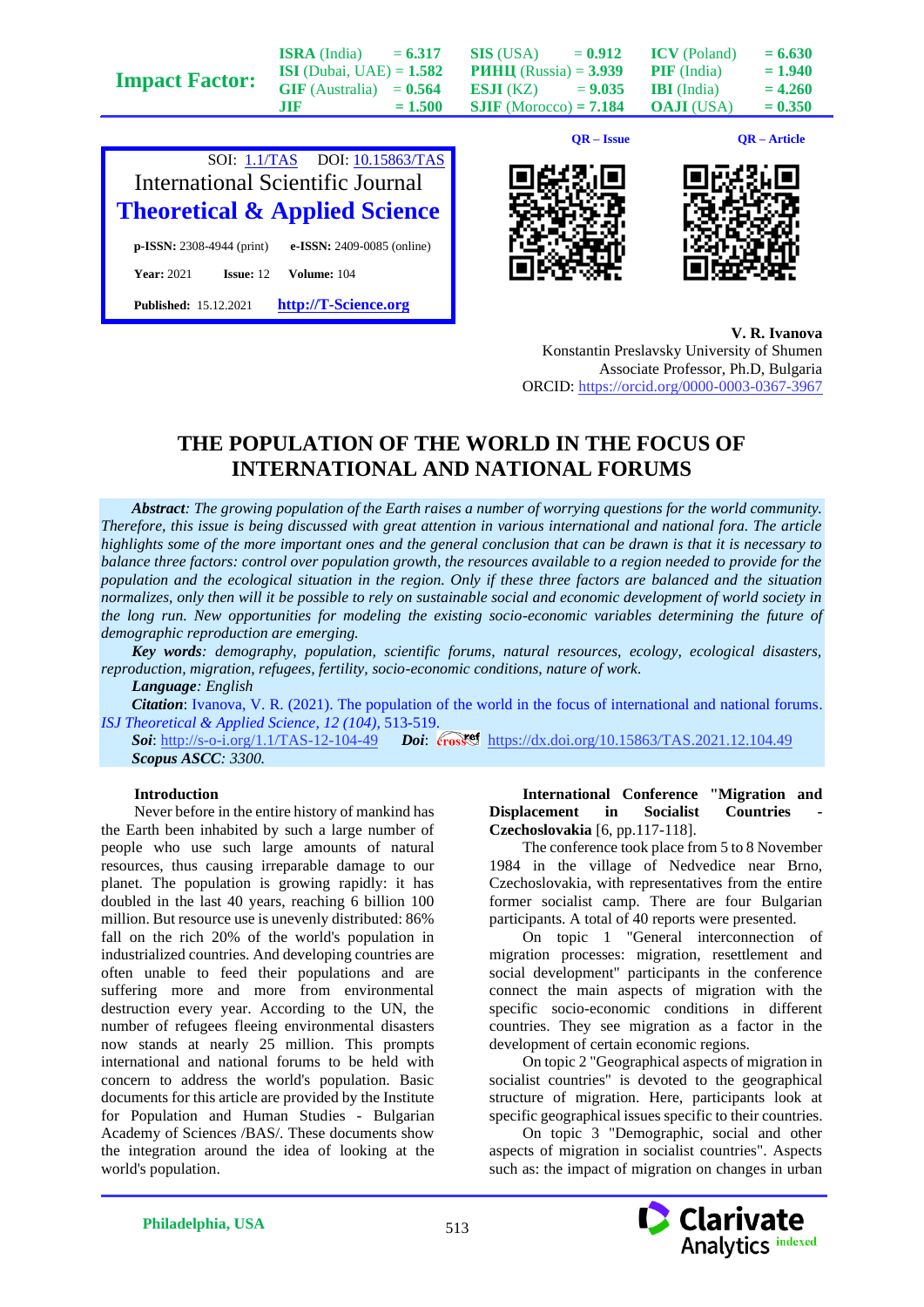|                       | <b>ISRA</b> (India)               | $= 6.317$ | SIS (USA)                                          | $= 0.912$ | <b>ICV</b> (Poland) | $= 6.630$ |
|-----------------------|-----------------------------------|-----------|----------------------------------------------------|-----------|---------------------|-----------|
| <b>Impact Factor:</b> | <b>ISI</b> (Dubai, UAE) = $1.582$ |           | <b>PHHII</b> (Russia) = $3.939$ <b>PIF</b> (India) |           |                     | $= 1.940$ |
|                       | $GIF$ (Australia) = $0.564$       |           | <b>ESJI</b> (KZ) $= 9.035$                         |           | <b>BI</b> (India)   | $= 4.260$ |
|                       | .IIR.                             | $= 1.500$ | <b>SJIF</b> (Morocco) = <b>7.184 OAJI</b> (USA)    |           |                     | $= 0.350$ |

systems are considered; the peculiarities and problems of the sociological approach in the study of migratory behavior; the role of migration as a factor for changes in the living environment, etc.

On topic 4 "Migration Information System" a report was presented from a comparative study of migration in socialist countries - all the similarities and differences are highlighted.

Topic 5 "Theory, models and forecasting of migration" mostly deals with mathematical methods for forecasting changes in migration processes.

On topic 6 "Migration, migration policy and planned development of resettlement" the focus of the participants is the question of some guidelines for improving the efficiency of migration management.

The conference takes important decisions, including: to put the studies of migration processes in the socialist countries on a planned basis; to strengthen the work on the problems of migration management and migration policy, etc.

**Scientific seminar "Population and Society" - Bulgaria** [4, p.118-120].

The seminar was held in 1984 as a joint forum between BAS, Bulgarian Sociological Association - BAS and others. At the heart of the forum are urbanization, migration, education and the cultural and technical level of the population, and especially the changes that have taken place in the nature of today's work, changes in life and family environment. The economic independence of the woman, the increase of her social activity, her creative participation in the social production and management, which provokes the formation of new socio-psychological conditions, which also affect the family relations, are emphasized.

**European Scientific Conference on Population - Finland** [7, pp.127-136].

The conference was held on June 11-16, 1987 in Juvaskilla, Finland, attended by over 400 delegates from all European countries, the United States and Canada.

The first plenary session was devoted to "Demographic perspectives for Europe". The keynote speaker is Academician Milos Matsura - Yugoslavia. He analyzes the achieved fertility in Europe, and according to him the demographic transition in many European countries is over and they are at the level of simple or narrow reproduction. This allows two hypotheses to be made. The first - in 2000 the population of Europe could reach 512 million inhabitants, and according to the second - in the same period it will reach 524 million inhabitants.

The second plenary session raises the issue of "Fertility in Europe". Unemployment and social insecurity in some countries play an important role in the discussion. The role of the so-called individual factors that determine demographic behavior. Particular attention is paid to the child as a value.

The third plenary session addressed the issue of the future of the family. The connection between individualism and the need for democratization in the family has been clarified. Data are shown to increase the age for marriage, increase divorce, increase the number of unmarried people.

The greatest achievement of this forum is finding common ground between researchers from different countries on the problems of the world's population.

**Meeting of Mr. Tatsuro Konugi - Deputy Executive Director of the UN Population Fund with representatives of the Bulgarian scientific community - Bulgaria** [4, pp.126-127].

The meeting took place on March 18, 1989. At it, Mr. Konugi raised various issues related to the world's population. It examines the relationship between available resources and the environment, requiring global thinking on environmental issues in order to ensure the survival of the human race as a perspective for the 21st century. Concerns about the disparity between population and resources, the demographic boom and the reduction of living and labor resources are global problems and they require the unification of all forces for prudent implementation of demographic policy, economical use of natural resources and environmental protection.

During this meeting plenary sessions are held on topics: Fertility in Europe, The Future of the Family, Inequality in Deaths and others.

**European Regional Conference on Population Problems - Sofia** [9, pp.115-117].

It took place on 6-12 October 1983 in SOFIA, organized by the United Nations Economic Committee for Europe, in cooperation with the United Nations Population Fund. Representatives of almost all European countries are present, with a few exceptions. The tendencies and perspectives of the demographic development from the European region are considered. It is noted that the relative share of the region's population in the world population is declining. Countries in the region have low growth, which means that negative growth will occur at the end of the 20th century. A sharp decline in the working age population is expected in all countries of the region. Life expectancy has increased over the last 10 years. Urbanization processes are uneven in the four sub-regions of the European region - most intensively in southern European countries and Eastern European countries.

The proposals and recommendations of this forum relate to several areas of demographic policy: demographic growth, mortality, fertility, family development, external and internal migration and others.

**European Seminar on Current Demographic Issues - The Netherlands** [8, pp.108-112].

The seminar took place on 25-27 September 1986 in Amsterdam, the Netherlands and was organized by the Netherlands Interuniversity

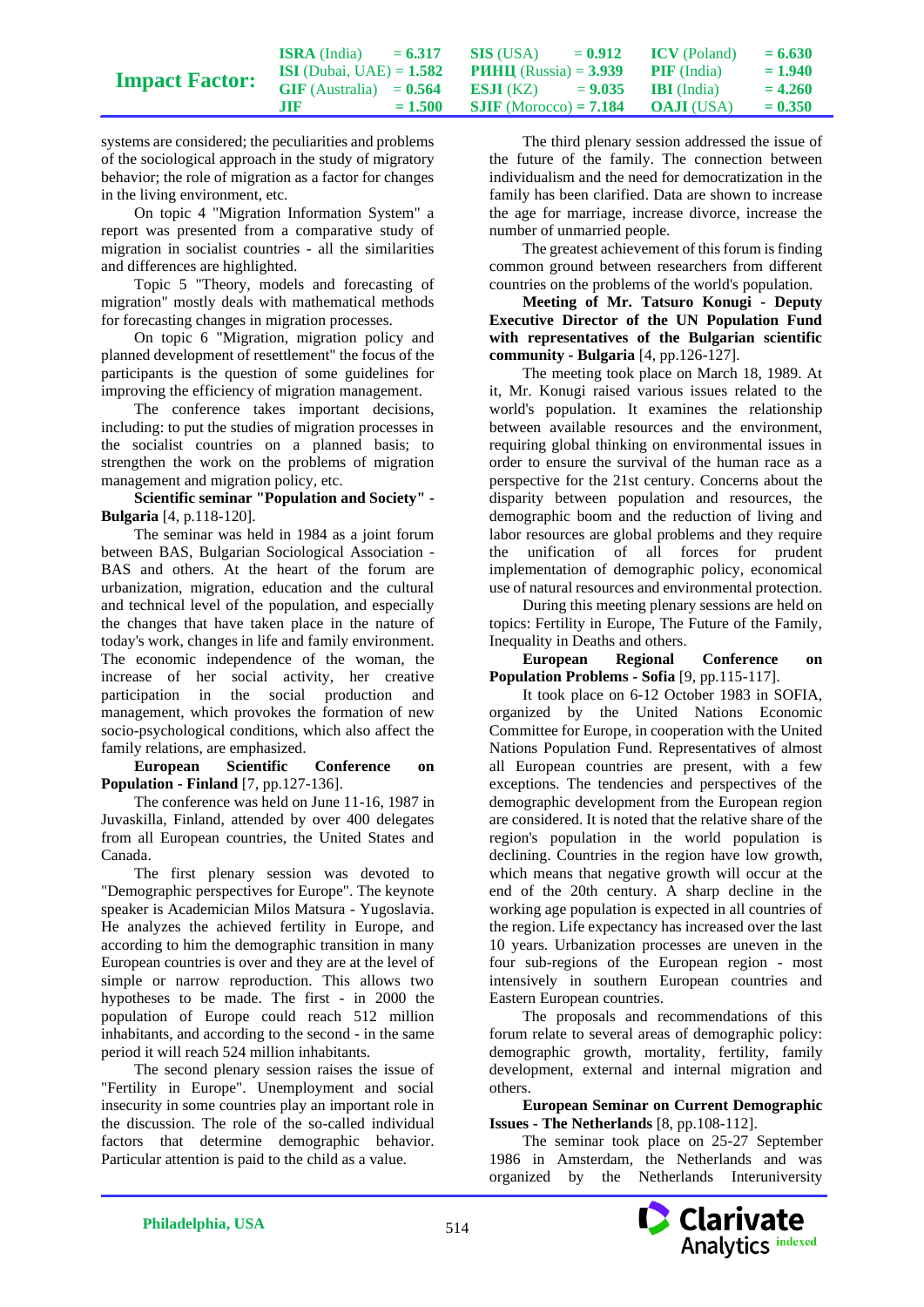|                       | <b>ISRA</b> (India)               | $= 6.317$ | SIS (USA)                                          | $= 0.912$ ICV (Poland) | $= 6.630$ |
|-----------------------|-----------------------------------|-----------|----------------------------------------------------|------------------------|-----------|
| <b>Impact Factor:</b> | <b>ISI</b> (Dubai, UAE) = $1.582$ |           | <b>PHHII</b> (Russia) = $3.939$ <b>PIF</b> (India) |                        | $= 1.940$ |
|                       | $GIF$ (Australia) = $0.564$       |           | <b>ESJI</b> (KZ) $= 9.035$ <b>IBI</b> (India)      |                        | $= 4.260$ |
|                       | .TIF                              | $= 1.500$ | <b>SJIF</b> (Morocco) = <b>7.184 OAJI</b> (USA)    |                        | $= 0.350$ |

Demographic Institute under the auspices of the European Population Research Association. The forum discusses the existing links between the concepts of "lifestyle", "lifestyle" and "quality of life". Also considered are: the theory of demographic transition, the rationalization of reproductive behavior, the relationship between regional differences and differences in dynamics, and others.

The issue of "wanted-unwanted" children was discussed at length during all meetings. Although abortion cannot be considered a desirable event, free access to it is an important factor in increasing the rationality of reproductive behavior.

Emphasis is also placed on the place of satisfaction with the formation of demographic behavior in general. The need to study the connections existing between the demographic realization and the attitude to the various forms of power, authority, authority in society is emphasized.

From different points of view, the answer to the question why more and more European women are left childless has been sought. It is stated that conscious childlessness is a socially deviant behavior and requires more in-depth research. It is concluded that conscious childlessness is typically more common in Western European countries than in socialist ones. The debate is also focused on modern contraceptives.

The discussions draw attention to two facts: 1. conscious childlessness must be clearly distinguished from the unconscious, ie. from infertility. The concept of "social sterility" was introduced; 2. Conscious childlessness is a complex decision-making process most women set professional career goals.

Comparative data on the existing measures for the implementation of the demographic policy of the different European countries are presented.

All the conclusions of this scientific forum are reflected in the Final Report.

**International Conference on the Future of the Population - Hungary** [10, pp.112-113].

The conference took place on October 17-22, 1989 in Sopron, Hungary. It is entitled "Future changes in the age structure of the population" and is organized by the International Institute for Applied Systems Analysis. It is attended by representatives of many countries in Europe and the United States. The forum takes place in 7 sections.

Most of the reports have a methodological focus, analyzing the possible ways of forecasting the population mainly in the statistical-mathematical aspect. New possibilities for modeling the existing socio-economic variables determining the future of demographic reproduction are considered.

Forecasts for the future of the birth rate have been made, and for Bulgaria a coefficient of 1.60 is indicated - total coefficient.

Modern household is a form of organization of life of people and families, which is already difficult

to fit into traditional notions of the family cycle. New approaches are needed in determining the types of family and types of household, which can only happen after in-depth research on modern types of family behavior. This is the main conclusion that emerges from all the reports presented at the forum.

## **International Conference on Population and Development - Egypt** [11].

The Conference on Population and Development, organized by the United Nations in the Egyptian capital Cairo in 1994, marked the beginning of a new understanding of global problems on Earth. The main goal, then-UN Secretary-General Boutros-Ghali, said in his opening speech was to discuss the steps humanity needs to take to stem the world's population growth. According to UN forecasts from the early 90s of last century by 2050 the population of the Earth will double, ie. will be about 15 billion. This is a number that is not interesting with anything but the big question it raises - does the planet have the resources to feed so many human beings and will this process not pit the poorer and more populated countries against each other against more rich democracies, where the problem of population growth has another dimension? Pope John Paul II himself, in a special papal bull, opposed Boutros-Ghali and the United Nations, arguing that abortion should not be legalized and that birth planning was contrary to Christian dogma.

Despite the difficulties in organizing it, the International Conference on Population and Development was held in Cairo from 5 to 13 September 1994 under the auspices of the United Nations. It is the largest intergovernmental conference on population and development in history, *with over 11,000 registered participants, including governments, specialized agencies and UN agencies*, intergovernmental organizations, NGOs and the media. More than 180 countries are participating in the negotiations for the preparation of the Program of Action for Population and Development over the next 20 years. The action program was adopted by acclamation and emphasizes the interrelationships between the population and development. Its goal is to be a key factor in improving the quality of life of all people on the planet.

The conference concludes with conclusions and the adoption of an Action Program for the next 20 years. It is generally agreed that swift efforts are needed to stabilize the world's population and achieve sustainable development. The program aims to outline a framework for improving the quality of life of present and future generations.

**Scientific seminar "Population and Society" - Bulgaria** [5, p.123-127].

The seminar was organized in 1996 by the Institute of Sociology - BAS. The main demographic processes and the influence that the health condition of the population, the attitude towards health, the

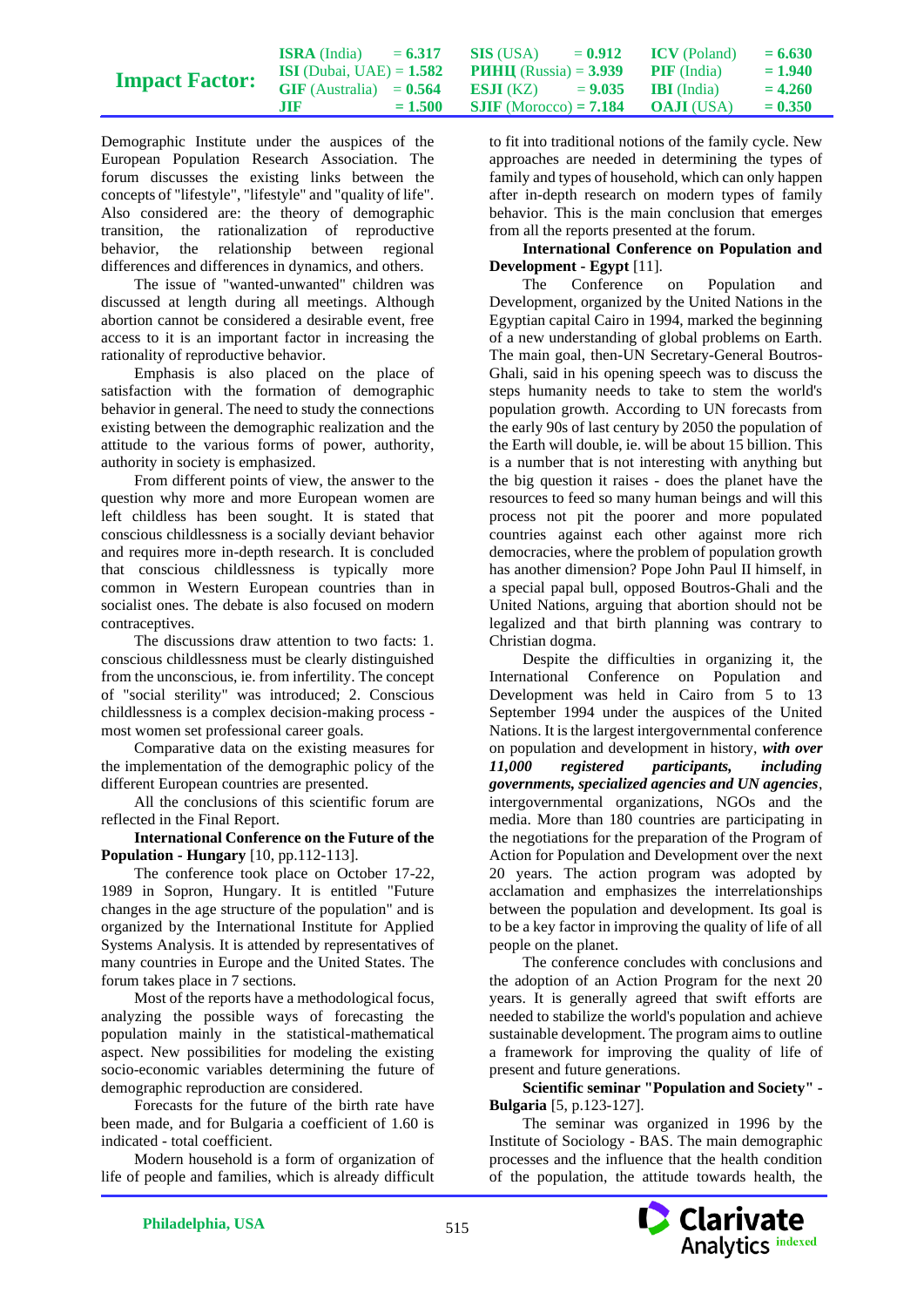|                       | <b>ISRA</b> (India)               | $= 6.317$ | SIS (USA)                       | $= 0.912$ | <b>ICV</b> (Poland) | $= 6.630$ |
|-----------------------|-----------------------------------|-----------|---------------------------------|-----------|---------------------|-----------|
| <b>Impact Factor:</b> | <b>ISI</b> (Dubai, UAE) = $1.582$ |           | <b>PHHII</b> (Russia) = $3.939$ |           | <b>PIF</b> (India)  | $= 1.940$ |
|                       | $GIF(Australia) = 0.564$          |           | <b>ES.II</b> (KZ) $= 9.035$     |           | <b>BI</b> (India)   | $= 4.260$ |
|                       | <b>ATTR</b>                       | $= 1.500$ | <b>SJIF</b> (Morocco) = $7.184$ |           | <b>OAJI</b> (USA)   | $= 0.350$ |

activity of the medical services and the way of life have on them are considered. The main report also includes the main tasks of social policy in the field of optimizing demographic processes and the health status of the population. A model of the interrelations between the health condition, the main demographic processes and the socio-economic development of Bulgaria is proposed.

It is emphasized that the defining moment in the historical development of living beings is the reproduction of immediate life, which is twofold: the production of livelihoods and the production of their own kind, the continuation of the species. Selfreproduction requires the division of living beings into two sexes as a kind of specialization at the level of the population on the two main alternative aspects of the evolutionary process: first, preservation of the genetic information of the population (conservative, genetic aspect) provided by the female sex and second, its variability (operational, genetic aspect) provided by the male sex. The division of roles in the reproductive process turns out to be essential for the optimal ecological adaptation of the species.

The production of livelihoods, the emergence of employment, deepens sexual specialization in social life. The first division of labor is between the sexes: the woman is primarily engaged in the reproduction of the offspring, and the man - in labor. In patriarchal social relations, however, the balance between the two reproductive activities is rapidly disturbed. Because work determines the well-being of society and availability, it gains greater prestige and a higher place in their value system, and human reproduction is underestimated.

This imbalance becomes most acute in the modern age, especially where social equality between the sexes has been achieved. In the consciousness and value system of the young woman today, professional and social realization stand above her responsibility as a mother and creator of the future man. This leads not only to quantitative but to qualitative deterioration of human reproduction - the creation, upbringing and education of generations.

It is suggested that in the future the social significance of human reproduction will rise, and at the same time will improve the preparation of both sexes for family life and parenthood as an integral part of the overall educational process, the culture of multifaceted and harmonious the developed personality.

At this scientific forum, the problem of population migration is also addressed. The focus is on methodological issues of migration behavior of the so-called. micro-level study of migration. The impact of social policy in the field of migration and the various stages of migration decision-making is also affected. In order to be effective, social policy in the field of migration must be primarily scientific, ie. to

rely on social laws, to reflect real sociological relationships.

**Conference on the World Population - Great Britain** [2].

For three days, 700 representatives from 109 countries and international organizations discussed in London in 2004 how to slow the rapid growth of the world's population. What is the balance ten years after the Cairo conference?

Every year 70,000 women die during childbirth. In Africa, the probability of a mother giving birth during childbirth is 700 times higher than in Germany, ie. every sixth birth there is a death of the mother. The numbers are appalling, not coincidentally, in 1994 the reduction in the death rate at birth was set as the goal of the Cairo World Population Conference. Ten years later, the current conference in London took stock of what had been achieved.

Some countries have made significant progress, such as Honduras. In 1997, the Honduran government decided to reduce the death rate at birth. Seven years later, the successes are obvious - as in Sri Lanka and Iran. Other countries, such as Africa, have not yet made progress and decisions remain on paper.

Experienced medical staff is also needed to reduce the birth rate, but only half of the world's mothers have been cared for by qualified medical staff. Almost every second pregnancy in the world has complications - both in Germany and in Burkina Faso. Good medical care in Germany is the reason why only one in 11,000 deaths occurs. The gap between developed countries such as Germany and the underdeveloped is terrible. Education and information are needed to close it.

One of the most impressive successes is that since the last conference ten years ago, many more girls have gone to school. The fact that girls receive education ultimately leads to a reduction in child mortality, a reduction in maternal mortality, an improvement in the family's nutrition and an increase in their income. Sending girls to study is the key to success. According to the participants, the conference in Cairo and the current one in London have achieved a lot, although they were not attended by government representatives.

The balance of the London Conference on issues such as the use of contraceptives, the spread of sexually transmitted diseases, medical care for pregnant women is relatively good. Of the 133 countries analyzed, 23 showed clear and 17 made little progress. Tunisia, Bangladesh, Nepal, Peru and the Philippines perform best. Improvements are small in South Africa, Namibia and Senegal.

**European Conference on Population "Demographic Challenges in Aging Societies" - Great Britain** [2, p.162, 163].

The conference took place on 21-24 June 2006 in Liverpool, UK. About 350 reports were presented and 180 poster presentations were presented in the

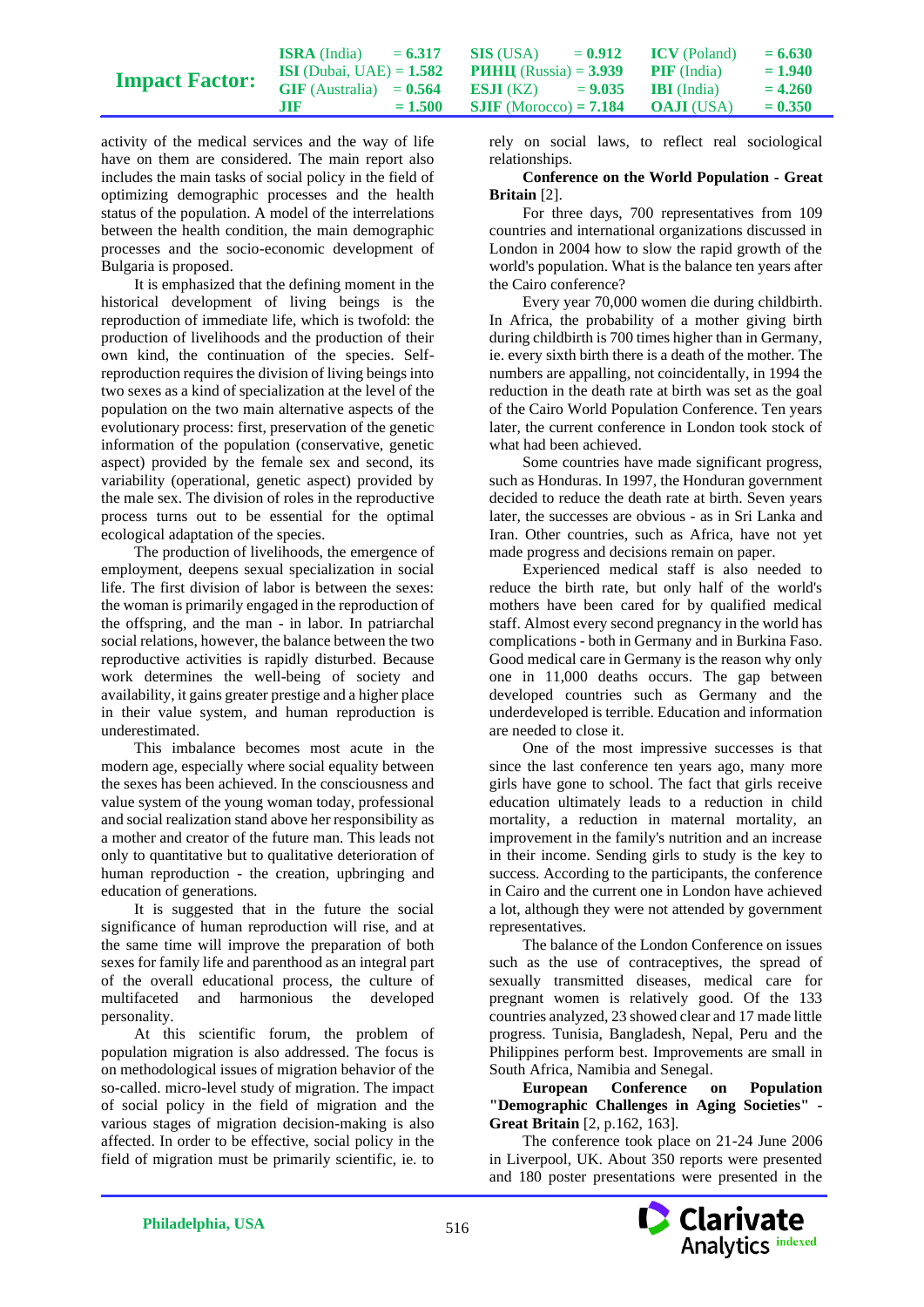|                       | <b>ISRA</b> (India)               | $= 6.317$ | SIS (USA)                       | $= 0.912$ | <b>ICV</b> (Poland) | $= 6.630$ |
|-----------------------|-----------------------------------|-----------|---------------------------------|-----------|---------------------|-----------|
| <b>Impact Factor:</b> | <b>ISI</b> (Dubai, UAE) = $1.582$ |           | <b>PHHII</b> (Russia) = $3.939$ |           | <b>PIF</b> (India)  | $= 1.940$ |
|                       | $GIF$ (Australia) = $0.564$       |           | <b>ES.II</b> (KZ) $= 9.035$     |           | <b>BI</b> (India)   | $= 4.260$ |
|                       | .TIF                              | $= 1.500$ | <b>SJIF</b> (Morocco) = $7.184$ |           | <b>OAJI</b> (USA)   | $= 0.350$ |

poster session. The forum highlights the problem of the aging population in Eastern Europe as a process driven by the profound social, economic and cultural changes observed in the former socialist countries over the past few decades.

The causes and consequences of the declining fertility trends of the European contingent are discussed. A model is presented that reveals the artificially increasing effect that external migration has on the total fertility rate in Albania after the end of socialism.

Russian representatives at the conference present a model explaining the impact of economic uncertainty and changing career orientations on fertile trends in Eastern Europe.

Other topics that received central attention during the conference were those related mainly to the social and economic consequences of the aging population and the political and managerial measures that this problem requires. Ways to reform social welfare systems, restructure the labor market and pension systems, and develop effective policies to reduce the negative effects of low birth rates in Europe have been the subject of numerous reports and discussions during the three-day scientific forum.

The scope of research also includes such issues as the change in perceptions of gender, family, professional career and parenthood, whose impact on the demographic picture of different societies is indisputable. Different trends from different parts of the world are shown, for example: on marital characteristics in Iran; perceptions of old age among women in The Gambia; empirical study of the family in Nepal and others.

The conference also included meetings of some of the current working groups of the European Population Research Association, such as the Second Demographic Transition Study Group or the Anthropological Demography Study Group. The ways to optimize the work of the research networks are discussed, as well as the possibilities for organizing and financing meetings and events as part of the activities of the European Association for Population Research.

**Scientific Conference "European Future of Bulgaria and Population Development" - Bulgaria** [1, p.217-218].

This scientific forum organized by the Center for Population Research and others took place on May 26, 2005 in Sofia, Bulgaria. scientific units from the country. Both main accents of the multi-accent issues for the development of the population in Bulgaria in connection with its European integration are outlined - 1. demographic accents of Bulgaria's European integration in the economic and social field and 2. Bulgaria and the free movement of population in Europe.

**In the first aspect**, issues such as:

• Some problems of the labor force in Bulgaria in the first decade of the 21st century - in the context of the European employment strategy;

• The labor market in the border areas of the European Union for planning;

• Coordination of social security systems in the European Union;

• Trends in mortality in Bulgaria and the efficiency of health care in the period of transition to a market economy;

• Juvenile delinquency in Bulgaria - a problem on the way to its European integration;

• Aspects of the changing family model in Bulgaria;

and others.

The following issues were discussed in the **second aspect**:

• Bulgarian emigration and the years of transition and social consequences;

• Migration processes during the transition period;

• Gender changes of the new migration from Bulgaria;

• Migration and labor markets in Europe policies and perspectives;

• Emigration attitudes of employees in Bulgaria;

• Depopulation in Northwestern Bulgaria;

• Depopulation - a major geographical problem of the demographic crisis in Bulgaria;

• Immigration prospects for Bulgaria in the context of the forthcoming EU membership;

and others.

The necessary conclusions from this conference are:

1. The demographic condition of Bulgaria contains both features inherent in most countries on the map of Europe, and unique, specific features of the Bulgarian society elements;

2. According to some of the scholars present, the emigration potential of Bulgaria has already been exhausted, and according to others it has not, so a new wave of emigrants can be expected after the country's accession to the EU;

3. The demographic crisis also includes opinions on the possibility of overcoming the demographic crisis by settling in Bulgaria our compatriots living outside its borders;

4. A single opinion is clear: the problems of population development in our country and the tasks of society to overcome the demographic crisis are an important aspect of our European future, and their understanding in theoretical and purely practical terms is a prerequisite for solving them.

NATO report: Population growth - a major issue of the 21st century [3].

Can engineering find a solution to rapid population growth, increased climate change and growing fears of food and water shortages?

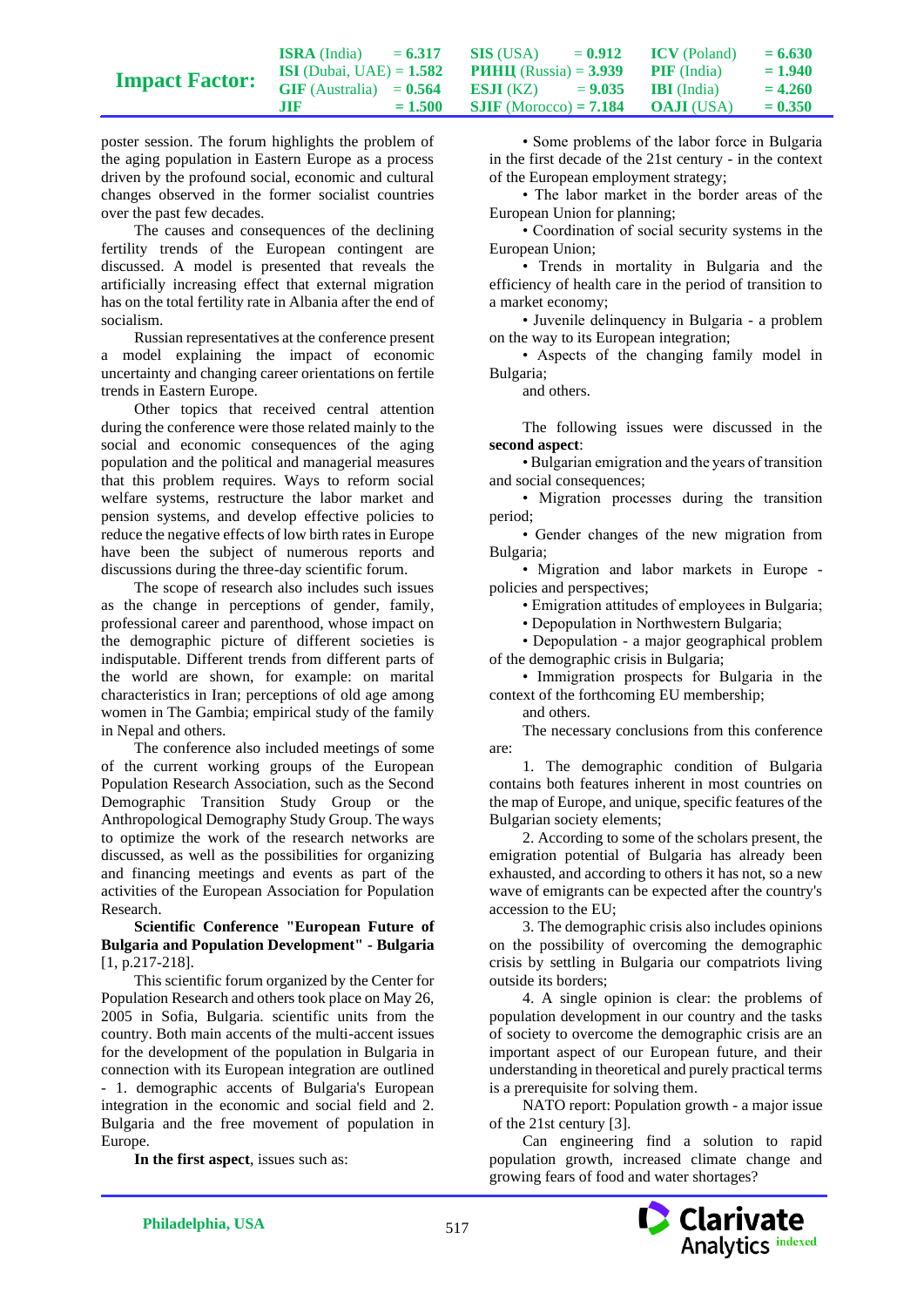|                       | <b>ISRA</b> (India)               | $= 6.317$ | SIS (USA)                       | $= 0.912$ | <b>ICV</b> (Poland) | $= 6.630$ |
|-----------------------|-----------------------------------|-----------|---------------------------------|-----------|---------------------|-----------|
| <b>Impact Factor:</b> | <b>ISI</b> (Dubai, UAE) = $1.582$ |           | <b>PHHII</b> (Russia) = $3.939$ |           | <b>PIF</b> (India)  | $= 1.940$ |
|                       | $GIF$ (Australia) = $0.564$       |           | <b>ES.II</b> (KZ) $= 9.035$     |           | <b>IBI</b> (India)  | $= 4.260$ |
|                       | m                                 | $= 1.500$ | <b>SJIF</b> (Morocco) = $7.184$ |           | <b>OAJI</b> (USA)   | $= 0.350$ |

In this century, the world will face the results of the biggest demographic explosion in human history. If action is not taken now, billions of people around the world will suffer from thirst, hunger, miserable living conditions and conflict.

Imagine the growth of two billion people on the planet over the next 40 years in need of food, water and shelter, and add climate change that makes it difficult to meet these basic human needs.

According to the report, if no action is taken now, billions of people around the world will suffer from thirst, hunger, miserable living conditions and conflicts caused by drought, food shortages, urban misery, migration and dwindling natural resources. to meet demand.

A huge increase in demand and a change in food preferences is expected, which means:

• doubling agricultural production in four decades;

• 30 percent increase in water consumption by 2030;

• an additional three billion residents seeking refuge in cities in the middle of the century.

The good news, according to the report, is that a recent report by the United Kingdom's Organization of Mechanical Engineers, entitled "Population - one planet, too many people?", Argues that these upcoming problems can be solved with some engineering technology and sustainable practice. Which means there is no need to delay global action in anticipation of a new technical discovery or an ingenious idea to control population growth.

The world's population is expected to grow to 9 billion over the next four decades (from today's 6.9) and reach its peak of 9.5 billion in 2075.

The report concludes that we are facing a unique opportunity with an abundance of clean technologies and know-how that can help developing countries skip the stage of high greenhouse gas emissions, ie the resource-consuming phase of early industrialization. This is particularly important because it is in these fast-growing economies that the greatest population growth is expected.

The world's population is expected to grow to 9 billion over the next four decades (from today's 6.9) and reach its peak of 9.5 billion in 2075. However, these overall figures do not reflect important regional demographic trends that over the coming decades form three categories with different characteristics that most countries will fit into.

1) Mature post-industrial economies will be characterized by a stable or declining population. For example, the European Union's population is expected to decline by 20% by 2100. Population aging will have widespread effects on social and health insurance and the workforce. Conflicts in the rest of the world, caused by population growth or climate change, will also affect these countries due to disruptions in the supply of agricultural products and other goods.

2) In advanced economies, which are currently characterized by a high degree of industrialization, population growth will slow with rising living standards. For example, in Asia, where today half of the world's population is located, an increase of only 25% with a peak in 2065, after which a decline will begin, similar to post-industrial economies. Although modest, this five-decade-long population growth in the region, combined with high growth in personal income and wealth, will create geopolitical tensions between countries over common natural resources water and industrial raw materials.

3) The newly developing or underdeveloped countries, which are yet to be industrialized, form the third group. The main feature of these countries is the accelerated population growth, which will have a large share in total growth by 2075. The main region in this category is Africa, where the population of most countries is expected to double or triple by 2050. This will huge pressure on local food production, water supply and energy. Combined with social and political tensions caused by uncontrolled urbanization and a drastic increase in urban misery, internal or cross-border conflicts can arise, destabilizing international trade flows and migrating from conflict zones to stable regions such as Europe.

Geopolitical tensions can arise between these three groups of countries over fossil fuels (coal, oil and gas) or low-carbon energy sources. Access to cheap and abundant energy is key to industrialization, poverty eradication, economic growth and postindustrial society.

**In conclusion** the following can be pointed out:

1. Three factors need to be balanced: control of population growth, the resources available to a region needed to provide for the population and the environmental situation in the region. Only if these three factors are balanced and the situation normalizes, only then can we rely on sustainable social and economic development of world society in the long run.

2. Of particular importance is the relationship between available resources and the environment, requiring global thinking on environmental issues in order to ensure the survival of the human race as a perspective for the 21st century.

3. It is of the utmost importance to bring under control the urbanization, migration, education and the cultural and technical level of the population, and in particular the changes which have taken place in the nature of work.

4. Also of special importance for the world's population are several areas of demographic policy: demographic growth, mortality, birth rate, family development, external and internal migration and others.

5. New opportunities are emerging for the world community to model the existing socio-economic